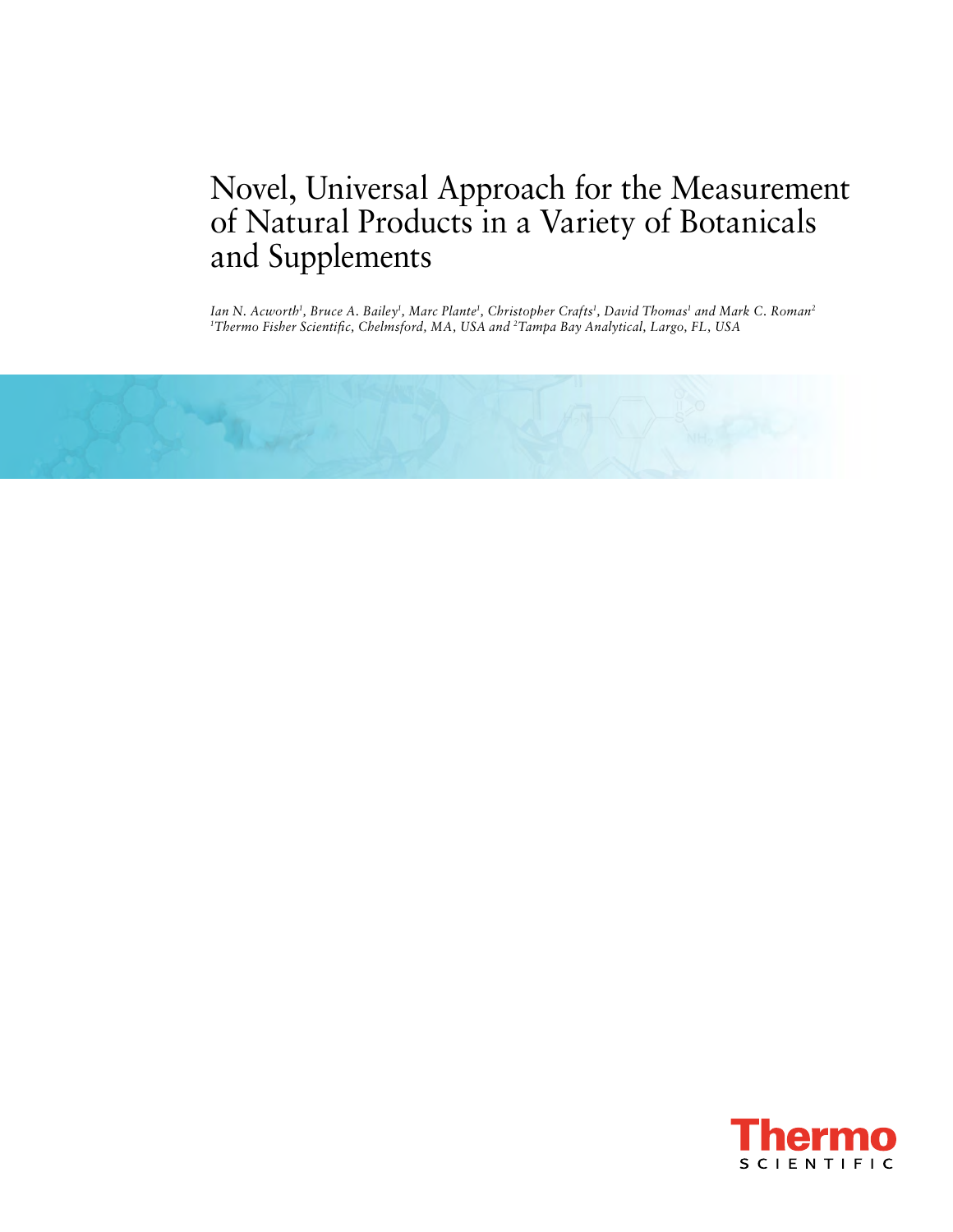### **Overview**

**Purpose:** To evaluate the application of HPLC with charged aerosol detection to the measurement of natural products and botanicals.

**Methods:** Several methods were developed for the analysis of black cohosh, ginkgo, ginseng, milk thistle, gotu kola and stevia.

**Results:** HPLC with charged aerosol detection is sensitive (low ng levels on-column), has a wide dynamic range and minimal inter-analyte response variability. It is ideal for measuring analytes that lack a chromophore and offers superior performance over evaporative light scattering detection (ELSD) and refractive index (RI).

### **Introduction**

Botanicals contain a great diversity of compounds that can show extreme variation in their physicochemical properties. Analysis of potentially active components can be challenging as not all contain a chromophore or can be ionized, thereby limiting the use of UV absorbance and mass spectrometry, respectively. HPLC with charged aerosol detection is a sensitive, universal (nonselective) approach that can measure any nonvolatile and many semi-volatile compounds. A number of isocratic and gradient HPLC with the Thermo Scientific Dionex Corona Charged Aerosol Detector (CAD™) methods were developed and evaluated for the measurement of phytochemicals extracted from a variety of botanicals including: triterpene glycosides from black cohosh (*Cimicifuga racemosa*); ginkgolides and bilobalides from ginkgo (*Ginkgo biloba*); ginsenosides from ginseng (*Panax ginseng*); silibinins in milk thistle (*Silybum marianum*); ursane and oleanane triterpenes from gotu kola (*Centella asiatica*); and diterpene glycosides from stevia (*Stevia rebaudiana*). Analytes showed consistent response independent of chemical structure (typically < 10% variability between compounds corrected for gradient elution). All methods had a wide dynamic range (~four orders of magnitude), good sensitivity (typically low ng levels of detection), and excellent reproducibility (RSDs typically < 2%) even at low detection levels. Comparative data from ELS and UV detection will also be discussed.

The charged aerosol detector is a sensitive, mass-based detector, especially wellsuited for the determination of any nonvolatile analyte independent of chemical characteristics. As shown in Figure 1, the detector uses nebulization to create aerosol droplets. The mobile phase evaporates in the drying tube, leaving analyte particles, which become charged in the mixing chamber. The charge is then measured by a highly sensitive electrometer, providing reproducible, nanogram-level sensitivity. This technology has greater sensitivity and precision than ELSD and refractive index (RI), and it is simpler to operate than a mass spectrometer (MS).



**Figure 1. Schematic showing how charged aerosol detection works.**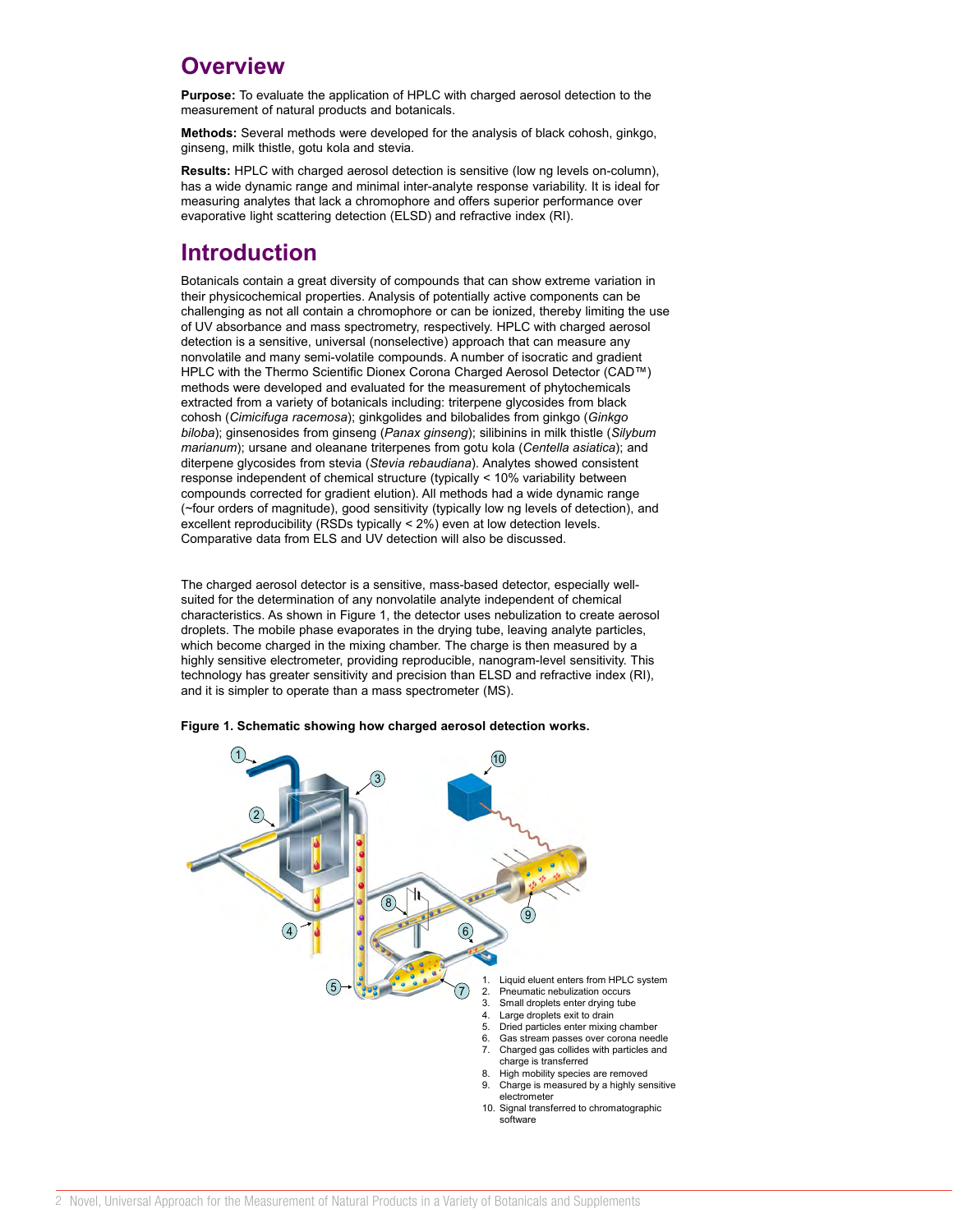### **Methods**

#### **Black Cohosh**

Column: Fused-Core C18 HPLC Column, 4.6 × 150 mm, 2.7 µm Column Temp: 35 °C Flow Rate: 1.0 mL/min Mobile Phase: A – 0.1% formic acid in water; B – acetonitrile Gradient: 30% B to 40% B in 12 min; 40% B to 60% B from 12 – 36 min Injection Vol.: 10 µL Detection: Charged aerosol detection or evaporative light scattering detection ( $N_2$  pressure 2.3 bar, temperature 50 °C, gain 7) Sample Prep.: About 300 mg of sample extract was weighed into a 50 mL volumetric flask. 40 mL of methanol was added and the flask was sonicated for 15 minutes with occasional shaking. After cooling to room temperature, the flask was filled to volume with methanol and mixed well. A portion of the solution was filtered through a 0.2 µm PTFE syringe filter into an HPLC autosampler vial.

#### **Ginkgo Biloba**

Column: Capcell PAK® MG 100 C18, 4.6 × 250 mm; 5 µm Column Temperature: ambient Flow Rate: 1.0 mL/min Mobile Phase A: 5% acetonitrile in 0.1% trifluoroacetic acid Mobile Phase B: 70% acetonitrile in 0.1% trifluoroacetic acid Gradient: Time, % A: 0, 100; 30, 25; 35, 25; 40, 100 Injection Vol.: 10 µL Sample Prep.: Sample (1 g powder from commercially available health supplement) was sonicated in 10 mL methanol for 30 min. The extract was centrifuged (9,000 rpm) for 5 mins and the supernatant was passed through a 0.2 µm nylon filter by centrifugation  $(9,000$  rpm  $- 2$  min).

#### **Ginseng**

Column: Fused-Core C18 HPLC Column, 3.0 × 100 mm, 2.7 µm Column Temp: 30 °C Flow Rate: 0.67 mL/min Mobile Phase: A – water; B – acetonitrile Gradient: 15% B to 35% B in 30 minutes Injection Vol.: 20 µL

Sample Prep.: About 400 mg of sample extract was weighed and transferred into a 100 mL volumetric flask. 15 mL of methanol was added and the flask was sonicated for 10 min with occasional shaking. About 60 mL of water was added, and the flask was sonicated for an additional 10 min. After cooling to room temperature, the flask is filled to volume with water and mixed well. A portion of the solution is filtered through a 0.2 µm PVDF syringe filter into an HPLC autosampler vial.

#### **Milk Thistle**

Column: Thermo Scientific Acclaim RSLC 120 C18 Column, 2.1 × 100 mm, 2.2 µm Column Temp: 40 °C

Flow Rate: 0.50 mL/min

Mobile Phase A: 3 mM ammonium formate, 0.3% formic acid in water:MeOH 80:20 v:v Mobile Phase B: 3 mM ammonium formate, 0.3% formic acid in water:MeOH 20:80 v:v Gradient: 15% B to 45% B in 4.4 min.

Injection Vol.: 1 µL

Sample Prep.: About 70 mg of powdered milk thistle extract was weighed and transferred into a 250 mL amber glass bottle. 100 mL of methanol was added and the flask was sonicated for 20 minutes. A portion of the solution was transferred to a 1.5 mL polypropylene centrifuge tube and centrifuged at 5000 x *g* for 10 min. The supernatant was transferred into an HPLC autosampler vial.

#### **Gotu Kola**

Column: Fused-Core C18 HPLC Column, 3.0 × 100 mm, 2.7 µm Column Temp: 35 °C Flow Rate: 0.64 mL/min Mobile Phase: A – 0.1% formic acid in Water; B – acetonitrile Gradient: 18% B to 22% B in 8 min; 22% B to 45% B from 8 min to 17 min; 45% B to 80% B from 17 min to 23 min Injection Vol.: 5 uL Sample prep.: About 250 mg of sample extract was weighed and transferred into a 100 mL volumetric flask. About 70 mL of methanol was added and the flask was sonicated for 10 min with occasional shaking. After cooling to room temperature, the flask was filled to volume with methanol and mixed well. A portion of the solution is

filtered through a 0.2 µm PTFE syringe filter into an HPLC autosampler vial.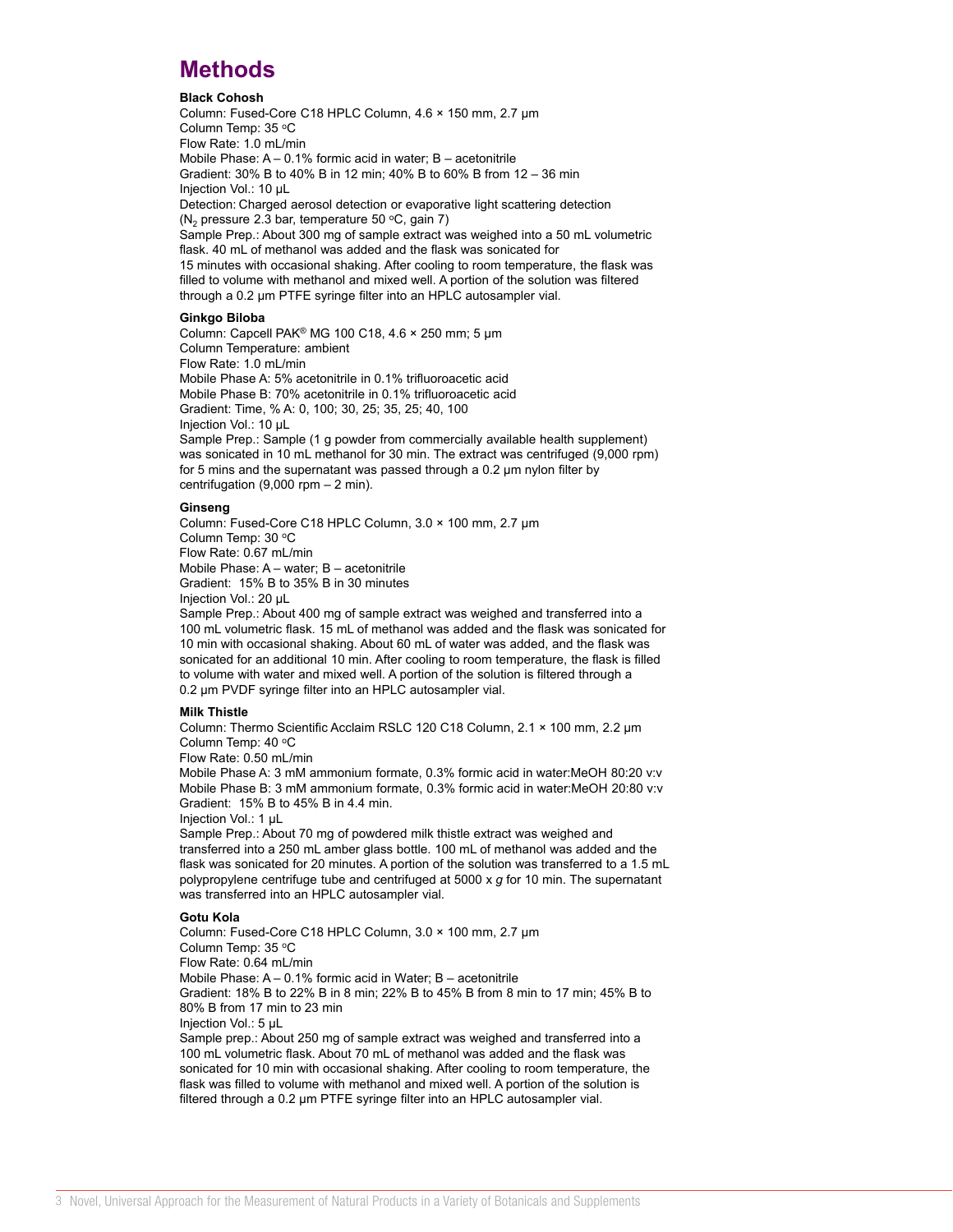**Stevia** HPLC Column: Capcell PAK C18 AQ 4.6 × 250 mm, 5 µm Column Temperature: 50 °C Flow Rate: 1.0 mL/min Mobile Phase A: deionized Water (DI), acetonitrile, trifluoroacetic acid (TFA) (95:5:0.1) Mobile Phase B: DI:acetonitrile (5:95) Gradient: 0 – 90% B in 30 min. Hold for 5 min and return to starting conditions. Injection Vol.: 10 µL UHPLC Column: Acclaim™ RSLC Polar Advantage II 2.1 × 250 mm, 2.2 µm Column Temperature: 40 °C Flow Rate: 0.7 mL / min Mobile Phase A: deionized Water (DI) + 0.1% formic acid Mobile Phase B: acetonitrile + 0.1% formic acid Gradient: 5% to 60% B in 9 min hold 1 min and return to 5% B Injection Vol.: 5 µL Sample Prep.: Commercially available stevia extract powder was dissolved in deionized water (0.9 mg/mL)

### **Results and Discussion**

Extracts of black cohosh have been used since the 1950s to relieve symptoms of menopause. The active ingredients are believed to be related to the content of triterpene glycosides present in black cohosh, including 27-deoxyactein, actein, cimiracemoside F, and others. Many of the triterpene glycosides do not possess chromophores above 200 nm. HPLC-ELSD is the most common method for quantitation of triterpene glycosides in black cohosh products. However, ELSD suffers from poor sensitivity (Figure 2), and has a very non-linear response (Figure 3). Charged aerosol detection overcomes these issues, offers better reproducibility and can easily measure low-abundant analytes in a Black Cohosh extract (Figure 4).

**Figure 2. Comparison of charged aerosol detection vs. ELSD for determination of triterpene glycosides in black cohosh (27-deoxyactein standard solution: 11 µg/mL).**









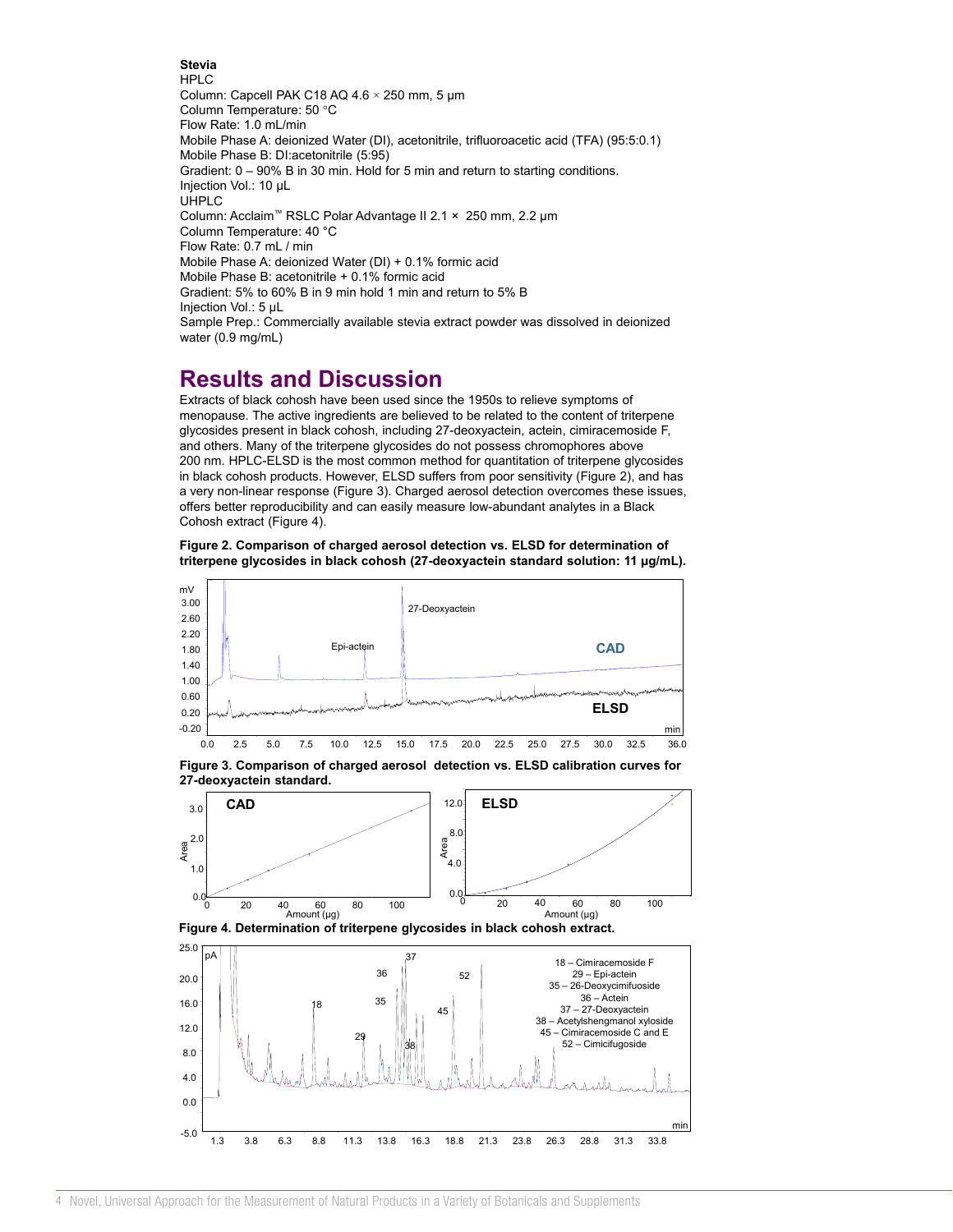*Ginkgo biloba* is thought to possess nootropic activity, and is taken to improve memory and enhance concentration. The active ingredients are believed to be the sesquiterpenoid bilobalide and numerous diterpenoid ginkgolides. Although not labeled in Figure 5, these compounds elute between 3 and 14 minutes.





Asian Ginseng (*Panax ginseng*) has traditionally been used as a tonic to reduce the effects of stress, counteract fatigue, and increase stamina. The main bioactive ingredients found in *Panax ginseng,* and a related species *Panax quinquefolius* (American ginseng) are triterpene saponins, commonly referred to as ginsenosides. There are 7 major ginsenosides present in *Panax ginseng*: the protopanaxatriols (Rg1, Re and Rf), and protopanaxadiols (Rb1, Rc, Rb2 and Rd). HPLC with low-wavelength UV detection (203 nm) is most commonly used but suffers from poor sensitivity. HPLC with charged aerosol detection not only improves the baseline slope seen with gradient elution, but also offers improved sensitivity (Figure 6).





Evidence suggests that milk thistle extracts may both prevent and repair damage to the liver from toxic chemicals and medications and may be of use in the treatment of mushroom poisoning. The active ingredients are thought to be numerous flavonolignans including silybinin, isosilybinin, silycristin and silydianin (Figure 7).



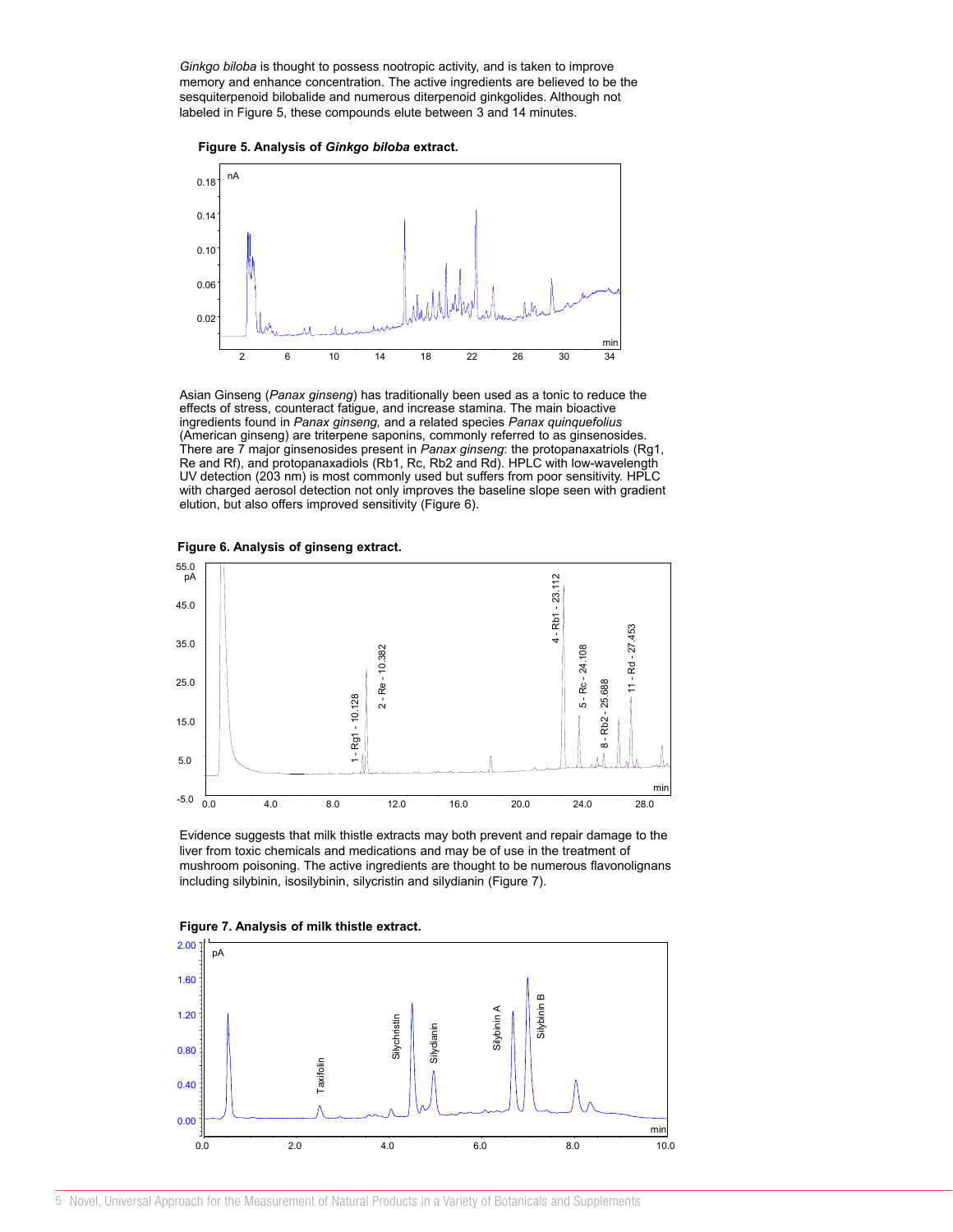*Centella asiatica* (commonly called gotu kola) is a small herbaceous annual plant that is native to India, Sri Lanka, northern Australia, and other parts of Asia and the western Pacific. It is used as a medicinal herb in Ayurvedic medicine as well as traditional Chinese medicine for a wide variety of conditions, such as improving memory, blood flow, as a wound-healing agent, and as a topical application for skin conditions such as ulcers, wounds, and eczema. The chemical compounds of interest in gotu kola are usually considered to be the ursane- and oleanane-type triterpenes and triterpene glycosides. Although low-wavelength UV can be used to measure these compounds, it suffers from sensitivity and baseline issues – these can be readily overcome by the CAD (Figure 8). Interestingly, this figure also shows that the number of potential interferences are reduced when using the CAD, probably as the sample has a number of volatile compounds that absorb low-wavelength UV.





*Stevia rebaudiana*, commonly known as stevia, is currently being used as a low calorie natural sweetener. The active ingredients include the aglycone diterpene known as steviol and numerous glycosides including stevioside and the rebaudiosides. Although lowwavelength UV was initially used, it suffered from the numerous issues described above. There are a number of HPLC with charged aerosol detection methods in the literature. Here we show the improved chromatographic resolution and significantly reduced analysis time using an UHPLC method.(Figure 9).



**Figure 9. Comparison of HPLC and RSLC for the analysis of a stevia extract.**

## **Conclusion**

Charged aerosol detection offers numerous analytical improvements over ELSD, RI and low-wavelength UV and is of particular use to the analysis of natural products and botanicals. The CAD:

- Measures any non-volatile and many semi-volatile species.
- Response is little affected by chemical structure.
- Allows estimation of analyte amounts even when external standards are not available.
- Has excellent sensitivity, reproducibility and a dynamic range of over 4 orders of magnitude,